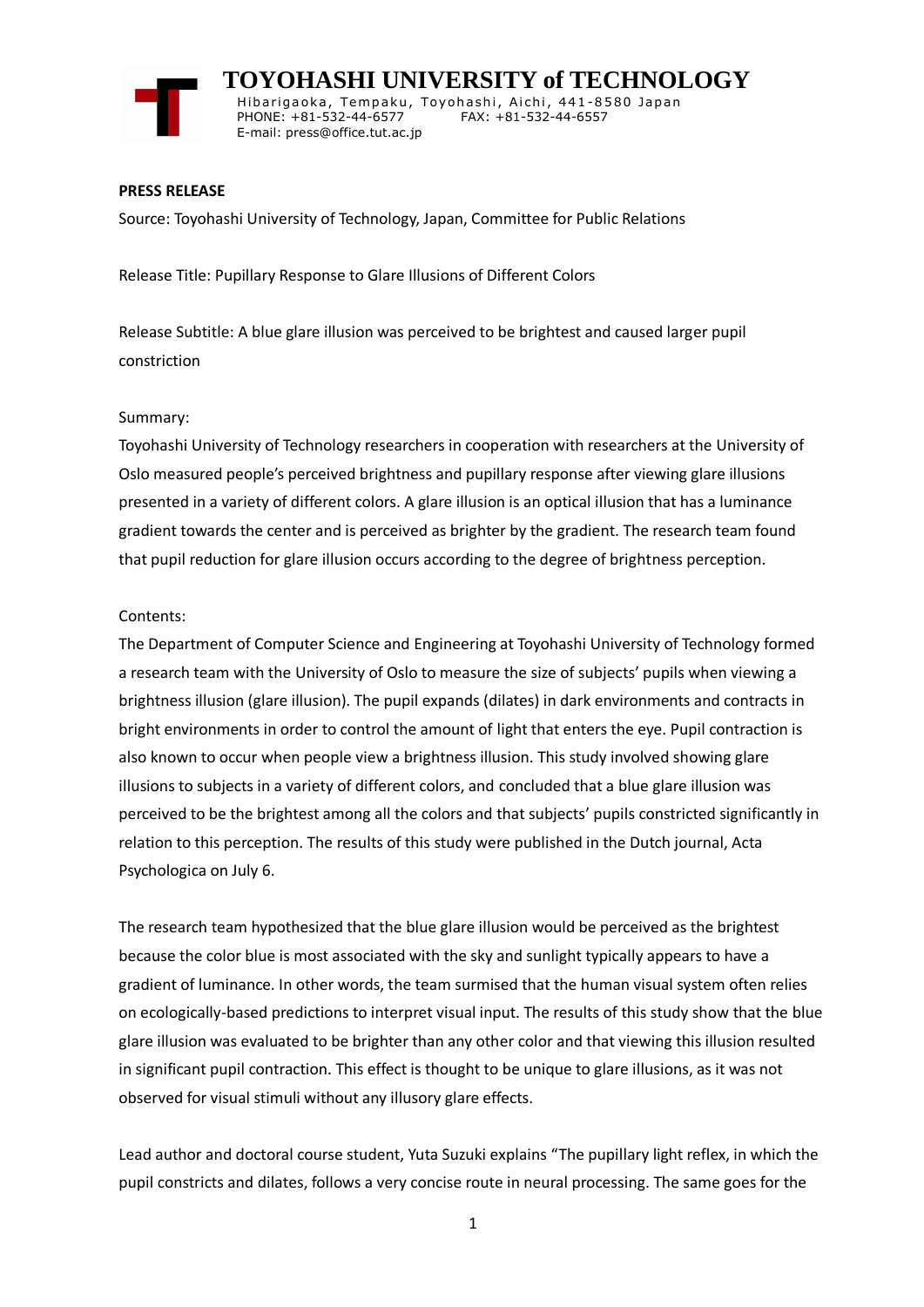# **TOYOHASHI UNIVERSITY of TECHNOLOGY**

Hibarigaoka, Tempaku, Toyohashi, Aichi, 441-8580 Japan PHONE: +81-532-44-6577 FAX: +81-532-44-6557 E-mail: press@office.tut.ac.jp

pupil responses we saw when subjects viewed the blue glare illusion in this study – the difference of larger pupil constriction among colors occurred with the pupillary light reflex. This may indicate that we have evolved to develop a faster pupillary reaction for illusions in specific colors. We also saw a correlation between pupil contraction and individual brightness perception. We hope to be able to use the pupillary light reflex as a simple tool for evaluating individual differences in brightness perception."

Assistant Professor Tetsuto Minami, who lead the research team, says that "Subjective brightness perception is an individual phenomenon that cannot be comprehended by others. That is, we could only rely on peoples' own reported brightness perception. In this study, we saw a correlation between brightness perception and pupil contraction, and this is a new development that can be used as an index for evaluating objective brightness perception."

Professor Shigeki Nakauchi, the Project Leader, mentions that "The pupillary light reflex has drawn attention as a way to investigate a person's mental state through non-contact measurement. Work involving the pupillary light reflex will create innovative, fundamental technologies that can achieve rapid progress in communication between humans as well as between humans and robots."

This work was supported by JSPS KAKENHI Grant Numbers JP17H06292 (Challenging Research (Pioneering)), JP17H01807 (for Scientific Research) and JP18J11571 (for JSPS Fellows) from the Japan Society for the Promotion of Science (JSPS). The lead author Yuta Suzuki also received assistance from the Program for Leading Graduate Schools run by the Japan Society for the Promotion of Science.

## Reference:

Y. Suzuki, T. Minami, B. Laeng, and S. Nakauchi, "Colorful glares: Effects of colors on brightness illusions measured with pupillometry," Acta Psychologica, vol. 198, p. 102882, Jul. 2019.